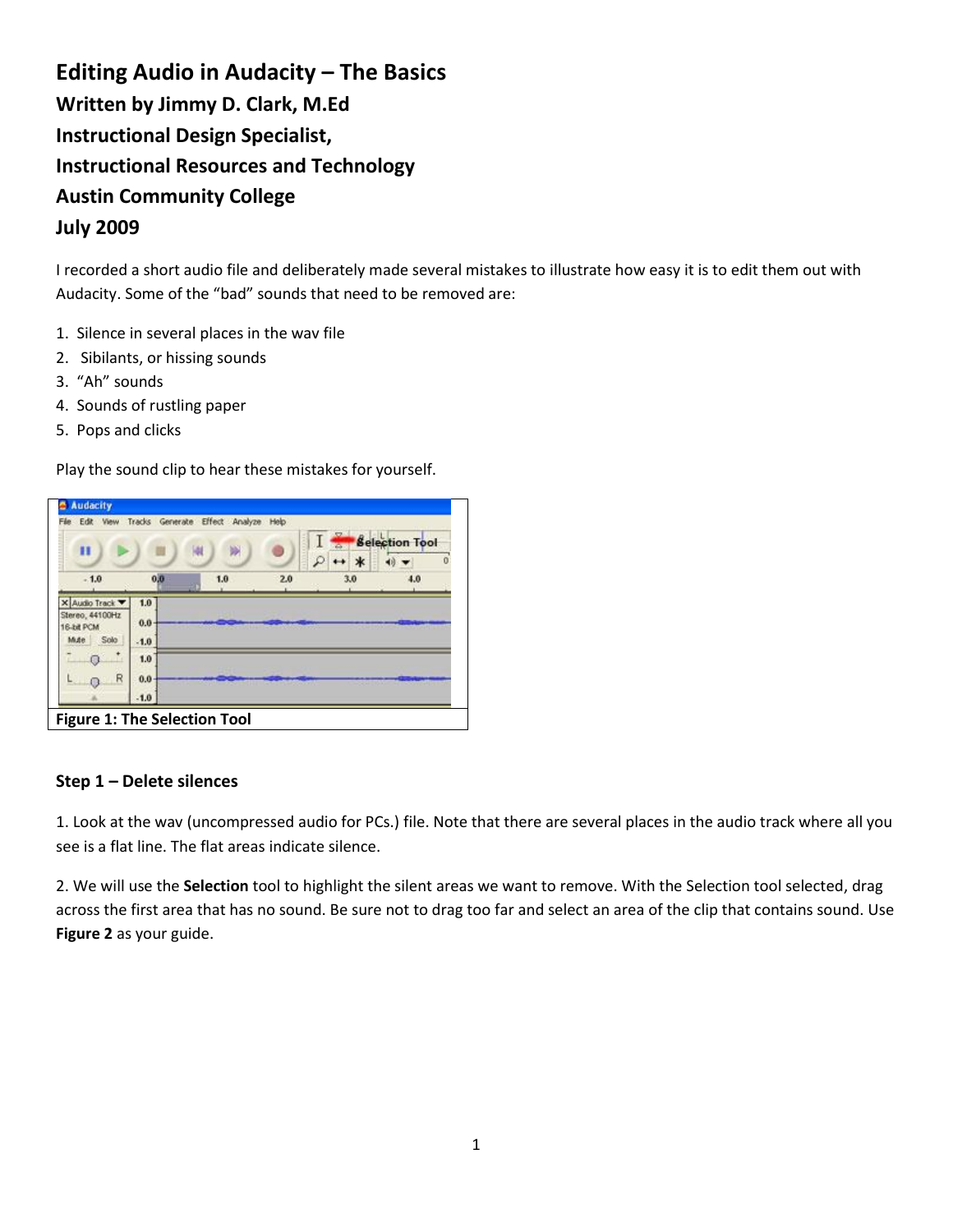| $-0.5$                        | 0.0    | 0.5             | 1.0 | 2.0          |
|-------------------------------|--------|-----------------|-----|--------------|
|                               |        |                 |     |              |
| X Audio Track                 | 1.0    |                 |     |              |
| Stereo, 44100Hz<br>16-bit PCM | 0.0    |                 |     |              |
| Solo<br>Mute                  | $-1.0$ |                 |     |              |
| $\Omega$                      | 1.0    | <b>No Sound</b> |     |              |
| $\mathbb{R}$<br>Ω             | 0.0    |                 |     |              |
| Δ                             | $-1.0$ |                 |     | <b>Sound</b> |

3. Press the **Delete** key on the keyboard to delete the piece of silence.

4. Select other areas of the clip you think have no sounds and listen carefully to them. You can play highlighted sections of the clip by pressing the space bar. Delete the sections of the file that contain nothing but silence. The areas I deleted were approximately between: 4.6 and 5.4 seconds, 6.6 and 7.1 seconds, and 39.3 and 40.2 seconds. Play the file again. Does it sound slightly better than before you removed the dead spots?

## **Step 2 - Removing a Popping Sound**

Between the beginning of the recording and 1.0 seconds I mispronounced the word "at" so that it sounds roughly like "ATTT."

1. On the **View** menu select **Zoom In** so that you can select a small portion of the clip more accurately. Highlight the section between 0.0 and 0.9 seconds and press the space bar to listen to it. Figure 3 shows the piece of sound we have selected and the location of the popping t sound.

|                               |        | Þ<br>21              |     |
|-------------------------------|--------|----------------------|-----|
| $-0.5$                        | 0.0    | 0.5                  | 1.0 |
| X Audio Track ▼               | 1.0    |                      |     |
| Stereo, 44100Hz<br>16-bit PCM | 0.0    |                      |     |
| Solo<br>Mute                  | $-1.0$ | <b>Popping Sound</b> |     |
| - ெட்                         | 1.0    |                      |     |
| L <sub>O</sub> R              | 0.0    |                      |     |
| Δ                             | $-1.0$ |                      |     |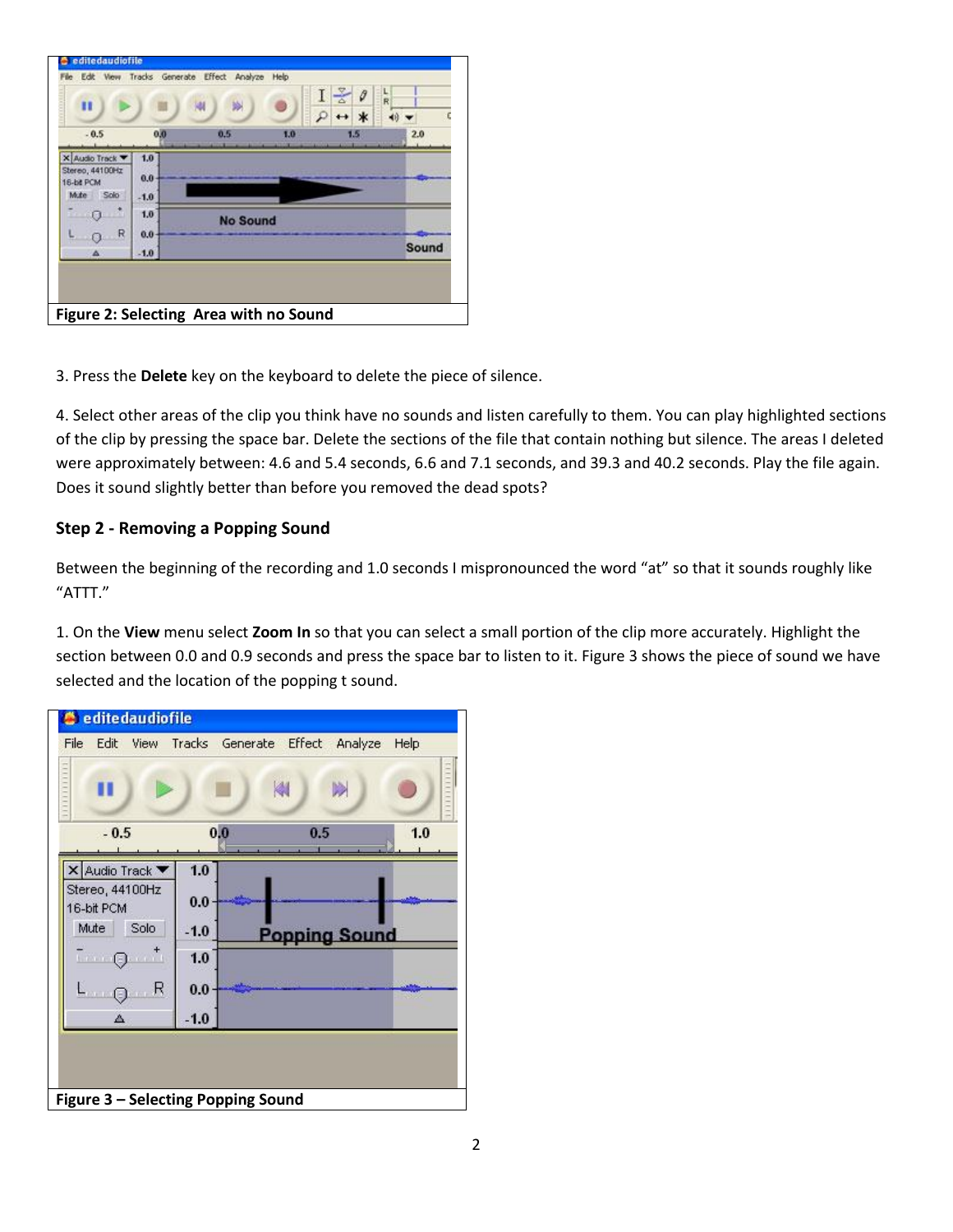2. From the **Effect** menu select **Noise Removal**. Click the **Get Noise Profile** button to let Audacity tool hear the noise you want to remove. Open the **Effect** menu again and select **Noise Removal**, and then click the **OK** button. Listen to the first part of you recording again. Oops! It removed the word "at," not just the "TTTT" sound you wanted to delete, didn't it. Let's see if we can find a better way to remove this popping noise.

3. On the **Edit** menu select **Undo**, or press **Ctrl + Z** to replace the section of the clip we just deleted.

4. Highlight the section of the wav file that contains only the word "at" and listen to it. Figure 4 shows the portion of the file I highlighted.



5. We are going to re-record only the word "at." Click the **Record** button, say "at," and very quickly click the **Stop** button. The segment you just recorded will be on its own track, as shown in **Figure 5**. Click the **Mute** button for the first track and listen to the new clip. The first track is grayed out now.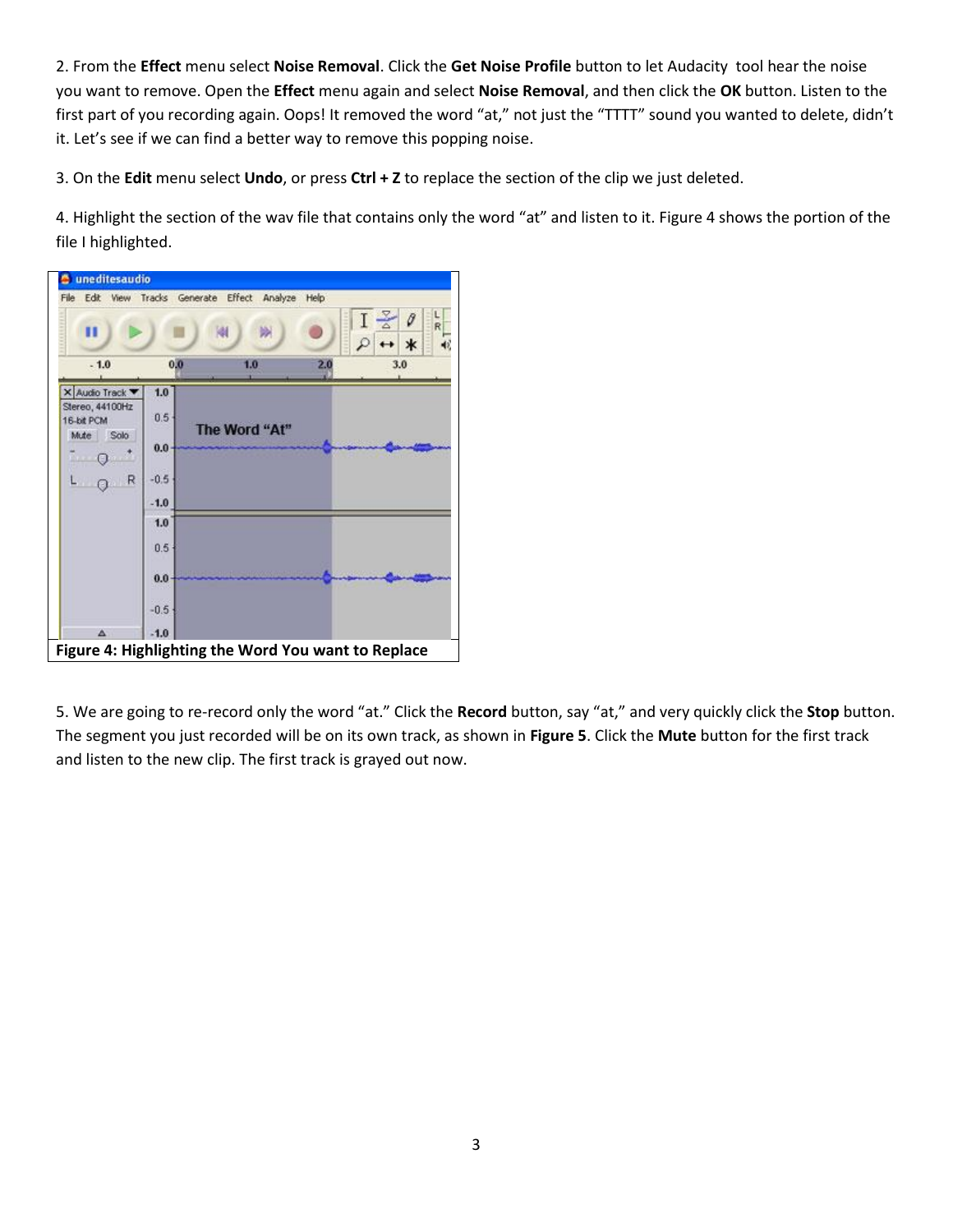

6. If you are satisfied with the way "at" sounds now click the **Mute** button again on the first track to make it active again. We need to merge the new track with the first track we recorded. Each track has a **Move Up** command, but if we use it to move the track it will just place it on a new track above the first one. The easiest solution is it to select the new track and copy it to the clipboard. Before you paste the new track into track one, select the word "at" on the first track and delete it. Then, place the cursor at the beginning of the first track and select **Edit > Paste** on the menu at the top of the page or type **Ctrl + V**. Listen to the first part of the recording again. You may need to select and delete a small part of the recording after the word you just pasted into it. Figure 6 shows the way your track looks after pasting the new sound segment into it. (Your file may not look exactly like mine depending on how much of the clip you deleted and rerecorded).

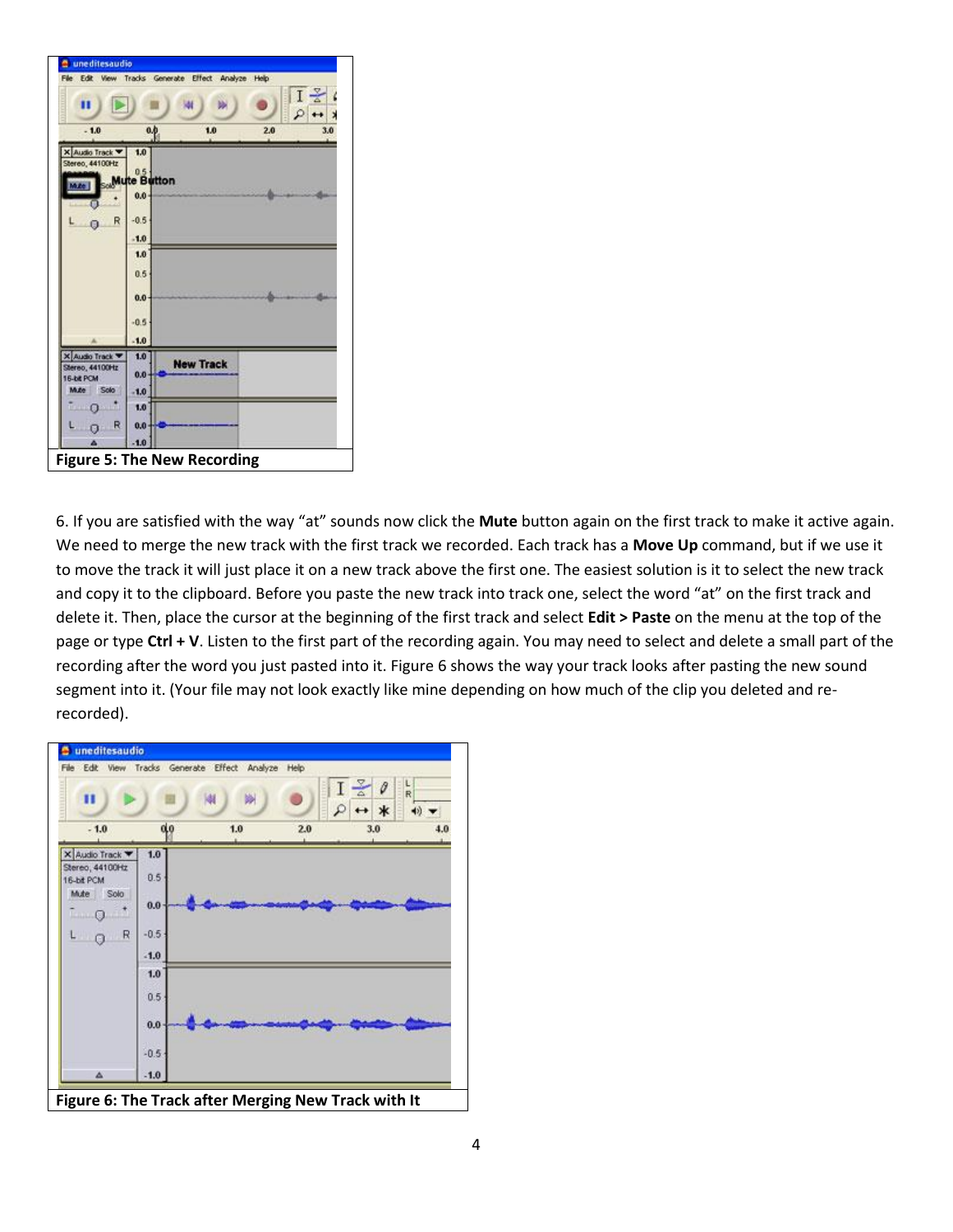## **Step 3: Removing the Sibilant Sound from a Word**

1. Next, we will remove the hissing sound or sibilant I deliberately made when I recorded the word "should." Press **Ctrl + 1** to zoom in and enlarge the wav file so you can more easily locate the word and highlight it. In my wav file the word is located between 1.62 and 2.10 seconds, as shown in **Figure 7.** The location will probably not be exactly the same in your sound file. Play just this word and note the "SHHHH" sound. This is what we need to remove.



2. Now, highlight only the highest part of the sound wave you have selected and listen to it. This should be the word

"should" without the sibilant and it should look more or less like this : . This is the sound we want to keep. Next, highlight the almost flat portion of the sound wave between "should" and the next word, which is "have" and listen to it. You should hear the sibilant, or hissing sound. Delete this tiny piece of sound and listen to the words "should" and "have." You should hear "should have" without any sibilance. You could have used the noise removal effect to remove the sibilant, but then you would have had to delete the dead space left when you deleted the sibilant sound. You have noticed by now that sound editing in Audacity is not an exact science. It takes a lot of trial and error to become proficient at editing sound in Audacity. (My program of choice for editing sound is Adobe® Soundbooth® which is inexpensive and easy to learn. Simple editing tasks are much easier and quicker in Soundbooth, but once again, Audacity is a free program. If you will be doing a lot of podcasting you might want to consider buying Soundbooth<sup>®</sup>,

which as of this writing only costs \$80 from Journeyed.com. [\(www.journeyed.com\)](http://www.journeyed.com/). Highlight the word "formats" and remove the sibilance from it. If you remove too much sound press **Ctrl + Z** to undo your last action and repeat it. Finish this step by listening to the rest of the recording and removing any additional sibilant sounds.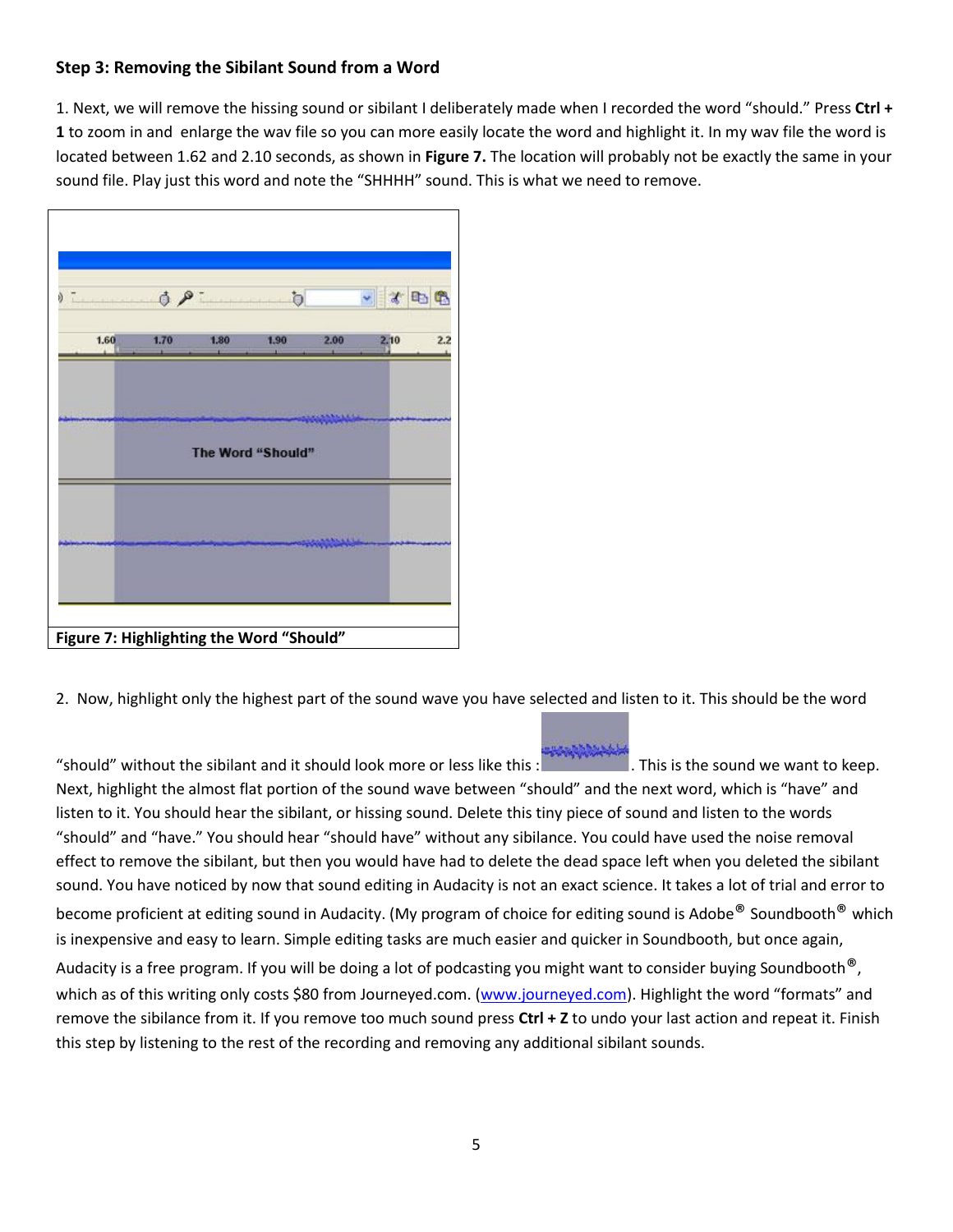# **Step 4: Removing Elongated "NNN" sound from "Information"**

1. Play the recording until you hear the word "information." I recorded an exaggerated "NNN" sound so you could practice removing these kinds of sounds. This sound is located approximately between 29.0 and 29.5 seconds on the audio track. Select this sound and listen to it a few times. It is shown in **Figure 8** below. Delete this sound, highlight the entire word "information" again, and listen to it again. If you don't like the way the word sounds now, undo your operation and perform it again.

|    | OQ   | $\mathbf b$ |                  | - 大田田山 | $\frac{1}{2}$ |
|----|------|-------------|------------------|--------|---------------|
| O. | 28.5 | 29.0        | 29.5             | 30.0   | 30.5          |
|    |      |             | <b>NNN Sound</b> |        |               |
|    |      |             |                  |        |               |
|    |      |             |                  |        |               |
|    |      |             |                  |        |               |

## **Step 5: Removing the Knocking Sound**

1. Our recording should sound better now, but we can still make it sound better. Press the **Home** key on the keyboard to move the cursor to the beginning of the wav file. Listen to the short recording again and see if you can detect the next error we need to repair. Select the portion of the sound wave that spans 17.00-17.17 seconds. You should hear the sound I made when I struck my desk with a rock. Again, you may have to adjust these setting slightly to highlight this sound.

2. This time let's use the noise removal effect to remove this unpleasant sound. Select **Effect > Noise Removal** on the menu at the top of your screen. There is no need to change any of the default settings. Click the **Get Noise Profile** button, and then click the **OK** button. The dialog box will close. The noise should be removed now.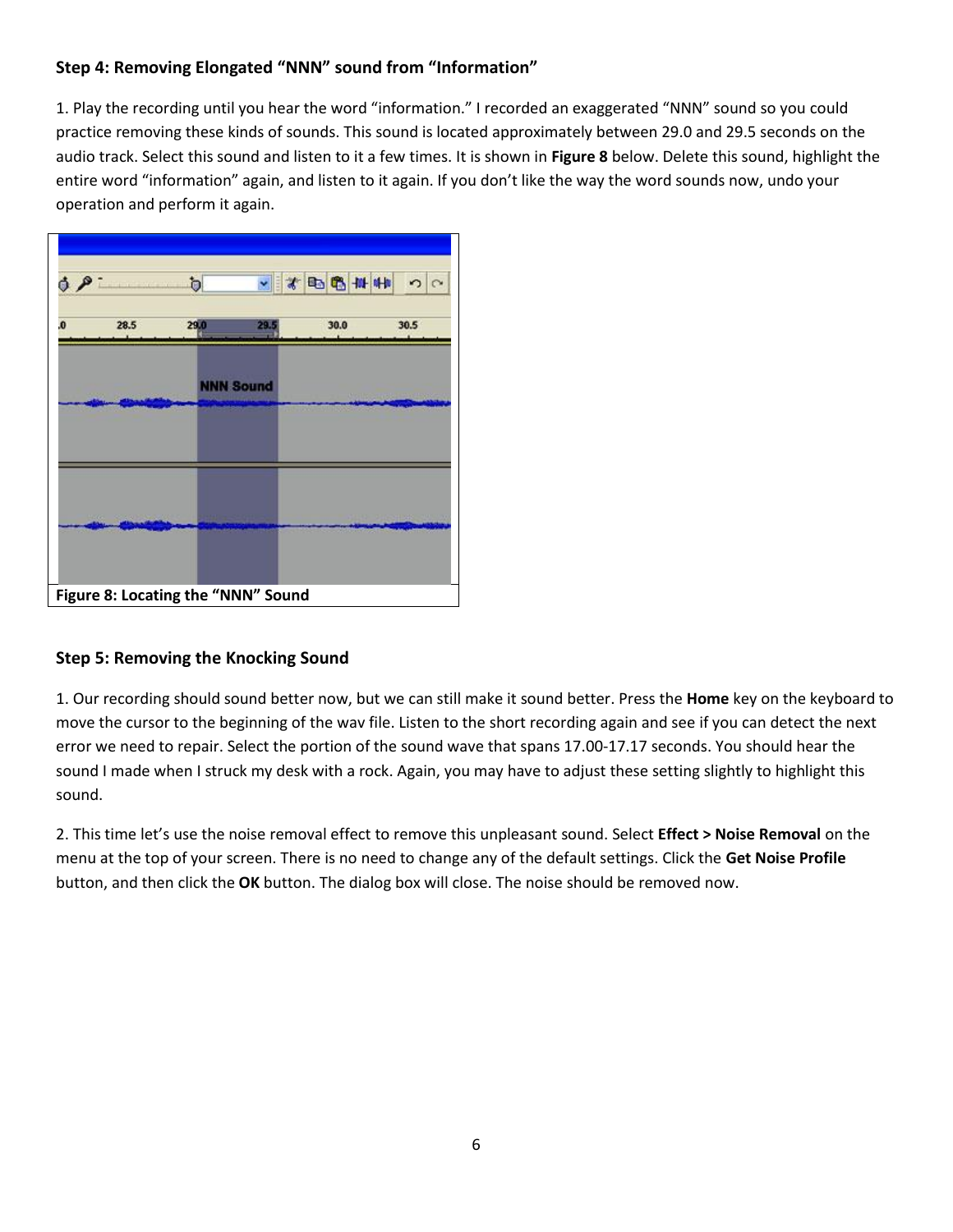| <b>Noise Removal</b>                                                                                                            |                                  |        |
|---------------------------------------------------------------------------------------------------------------------------------|----------------------------------|--------|
|                                                                                                                                 | Noise Removal by Dominic Mazzoni |        |
| Step 1                                                                                                                          |                                  |        |
| Select a few seconds of just noise so Audacity knows what to filter out,<br>then click Get Noise Profile:                       | Get Noise Profile                |        |
| Step 2                                                                                                                          |                                  |        |
| Select all of the audio you want filtered, choose how much noise you want<br>filtered out, and then click 'OK' to remove noise. |                                  |        |
| Noise reduction (dB):                                                                                                           | 30                               |        |
| Frequency smoothing (Hz):                                                                                                       | 150                              |        |
|                                                                                                                                 | 0.15                             |        |
| Attack/decay time (secs):                                                                                                       |                                  |        |
| Preview                                                                                                                         | OK                               | Cancel |

3. Noise removal in Audacity is a two-step process. The section of the sound wav you selected should still be highlighted. Now, press the **Delete** key on the keyboard to remove the dead space where the knocking sound used to be. Highlight a few seconds of sound before and after where the knocking sound used to be. Listen to the area of the clip you highlighted. This section of your recording sounds better now, doesn't it? The vertical black line where the knocking sound used to be shows you that you deleted a sound in that location. It has no effect on the quality of your recording.

# **Step 6: Removing More Knocking, Clicking, and Paper Rustling Sounds**

1. Between approximately 17.50 and 18.25 seconds there are sounds of knocking and paper rustling and clicks. Try to locate and remove these sounds by yourself, either by selecting and deleting them or by using **Effect > Noise Removal.**

2. The same kinds of extraneous sounds can be heard between 17.95 and 19.90 seconds. Use one of these techniques to remove these sounds. Be careful not to delete any spoken speech you hear in this area of the recording. One clue to help you locate sounds you want to remove is that these sounds are often represented in the sound wave as vertical lines, which look like this: **|**. You may have to highlight one tenth of a second or less of sound to isolate and remove these noises.

3. Between 18.75 and 18.90 seconds you can hear clicking sounds. **Figure 10** shows what this small section of the wav file looks like. Notice that each click is shown as a vertical line. This time let's use Audacity's click removal tool to remove these sounds. Highlight this section of the sound wave and select **Effect > Click Removal** on the menu at the top of the screen. The dialog box allows you to change the threshold and max spike width settings, but let's accept the defaults for this exercise. Click the **OK** button and listen to your result. You can still hear the clicking sound, can't you? Adjust the settings in the dialog box. Go all the way down to zero for threshold and up to forty for the max spike and listen to the result. You can still hear the click can't you? This is probably because Audacity does not recognize these sounds as clicks. With these sounds still highlighted press the **Delete** key to remove them. Once again, we are working with a free program.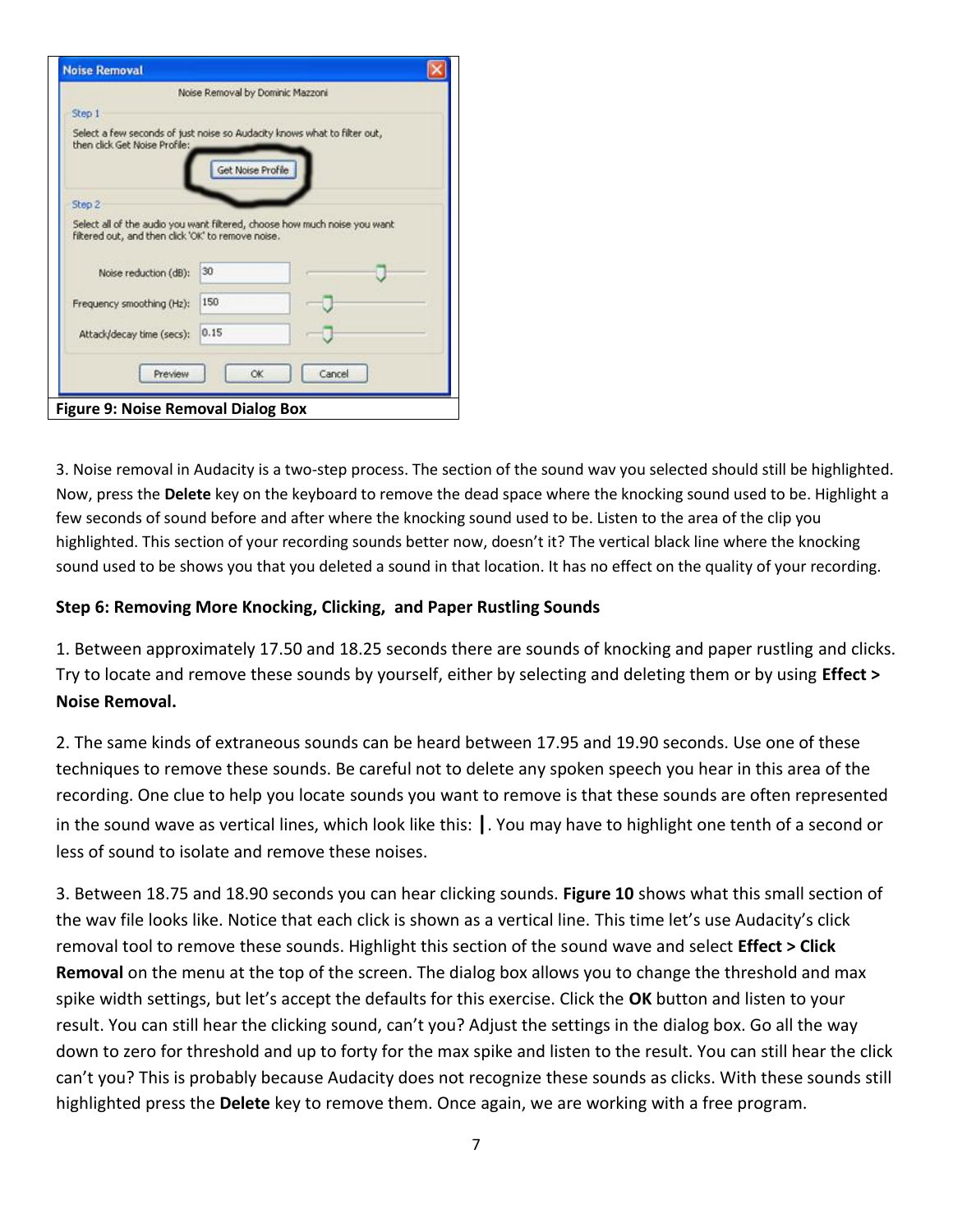| 18.70<br>18.90<br>19.10                    | <b>ClickRemoval</b>                                                           |
|--------------------------------------------|-------------------------------------------------------------------------------|
|                                            | Click and Pop Removal by Craig DeForest                                       |
| where i bard                               | 200<br>Select threshold (lower is more sensitive):                            |
| <b>Clicking Sounds</b>                     | 20<br>Max spike width (higher is more sensitive):<br>OK.<br>Cancel<br>Preview |
| المحاربات حفظه                             |                                                                               |
| <b>Figure 10: Removing Clicking Sounds</b> | <b>Figure 11: Using Click Removal Effect</b>                                  |

## **Step 7: Removing Rest of Extraneous Sounds**

By this point in our exercise you should have had enough experience in identifying and selecting and removing unwanted noises from our file to locate and clean up the rest of the sounds we need to delete from our recording, so I will let you work through the rest of the file on your own. Have fun, and remember we are not professional sound engineers. After you have edited the rest of the file listen to it from beginning to end. Be sure to remove all silences that last longer than normal pauses between words and sentences. If you remove parts of words I recorded, or if you cannot remove all the extraneous noises, don't worry; we are just practicing. It takes many hours of practice to become proficient at editing sound in Audacity. Also, sometimes it is impossible to remove noises without removing recorded speech. It is always a good idea to write out a script of your recording and read it aloud several times before recording it. This will always result in a much better recording. I write a script for each podcast I produce and rehearse it thoroughly before recording it. In a later tutorial I will show you how much easier it is to edit this file with Adobe ®Soundbooth®.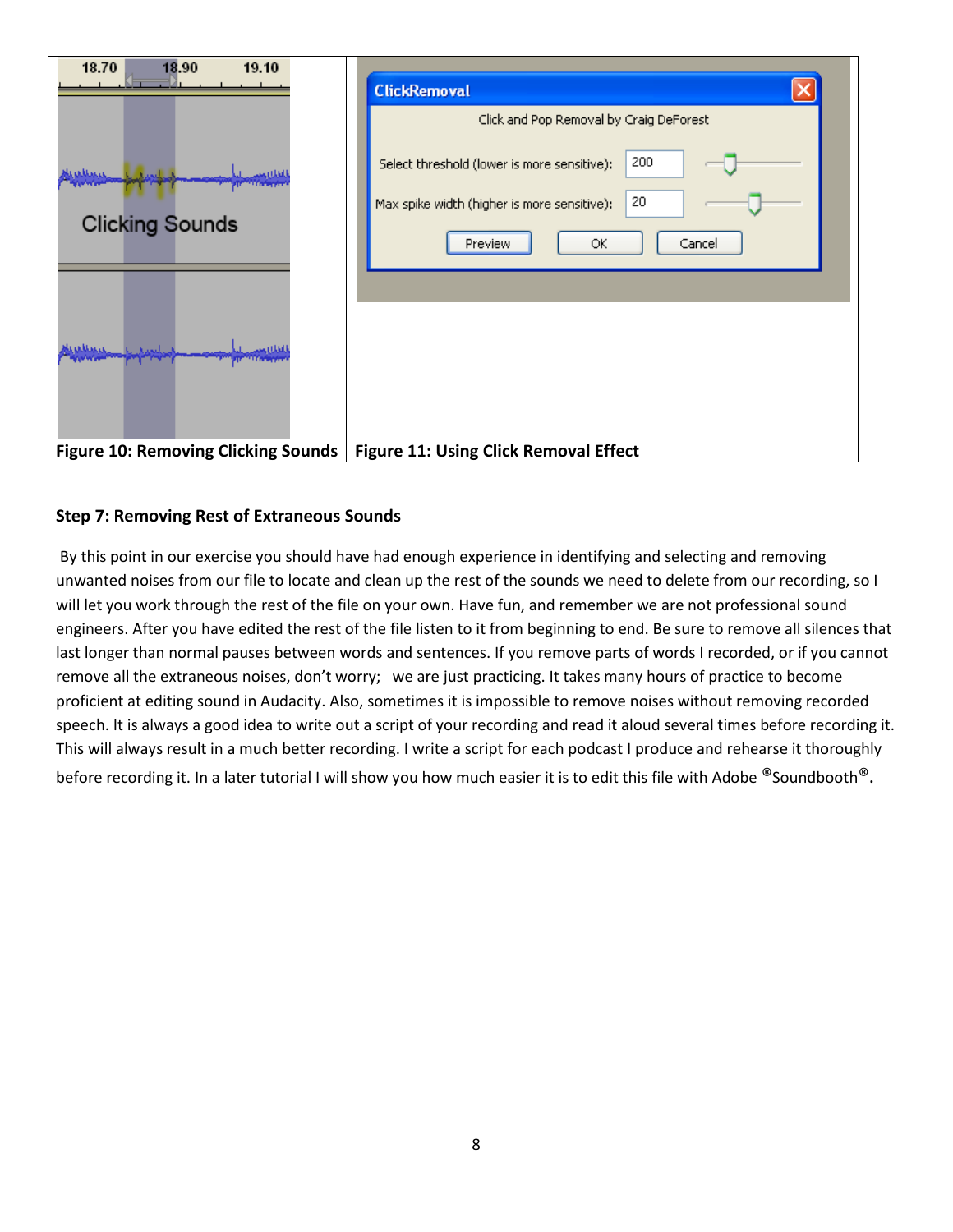

## **Step 8: Amplifying Our Recording**

Our recording should sound pretty good by this time, but the volume is much too low. There are two ways we can increase the volume. We can amplify it or we can normalize the recording. Amplify just means to increase the sound's volume. Wikipedia defines normalization as, "the process of increasing (or decreasing) the amplitude of an entire audio signal so that the resulting peak amplitude matches a desired target. Typically, normalization increases the amplitude of the audio waveform to the maximum level that does not introduce any new distortion other than that of requantization." (Retrieved from English Wikipedia, July 3, 2009). We will use both methods to increase the volume of our recording and you can choose the one that sounds best to you.

1. Amplifying the Recording – Press the **Home** key to move to the beginning of the recording and select **Edit > Select All** on the menu or type **Ctrl + A**. On the menu at the top of the screen select **Effect > Amplify.** The Amplify dialog box should open. Audacity has set the decibels of amplification to the reading it thinks is appropriate. Let's not change this setting. The New Peak Amplitude setting is 0.0 by default. Let's not change it at this time. There is no need to click the **Allow Clipping** button. Click the **Preview** button to listen to a segment of the amplified file. Does it sound loud enough to you? Now, click **OK** and listen to the entire amplified file. It sounds a lot better doesn't it? **Figure 13** shows the Amplify dialog box.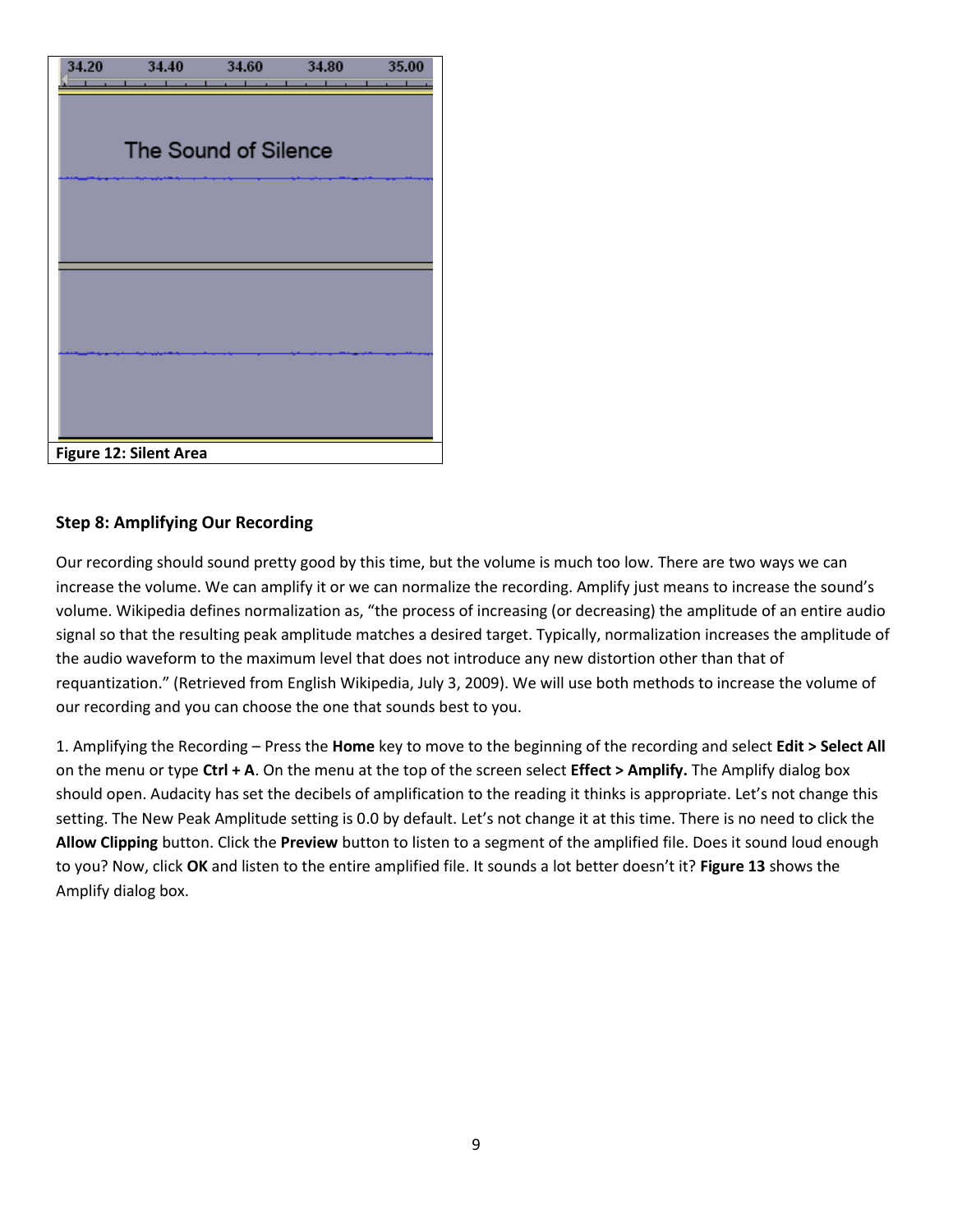|                            | <b>Amplify</b>                  |  |  |  |
|----------------------------|---------------------------------|--|--|--|
| Amplify by Dominic Mazzoni |                                 |  |  |  |
|                            | 13.9<br>Amplification (dB):     |  |  |  |
|                            |                                 |  |  |  |
|                            | 0.0<br>New Peak Amplitude (dB): |  |  |  |
|                            | Allow clipping                  |  |  |  |
|                            | Cancel<br>Preview<br>ОK         |  |  |  |
|                            |                                 |  |  |  |

## **2. Normalizing the Recording**

Select **Edit > Undo** on the menu at the top of the screen to return the audio file to its unamplified state. This time we are going to use the normalize effect to boost the sound level. Select the wav file again if you have deselected it. This time select **Effect > Normalize.** Preview a segment of the normalized file if you want to. The file will be normalized to -0.10.0 decibels. Let's accept that setting for now. Click **OK**. Listen to your file again. The normalized recording is not as loud as the amplified file is it? Which sounds better to you, the normalized file or the amplified file? If you like the sound of the amplified file better, undo the normalization, select the file again, and amplify it. The table below shows the unchanged file, the amplified version, and the normalized version. How do you think you can tell the amplified file is louder just by looking at the sound wave? Our audio recording is not perfect, but I think you will agree that it sounds much better than it did before we edited it. The last step is to export the wav file as a compressed MP3 file that we can use as podcast. Follow **Step 9** below to finish our audio recording and editing project.